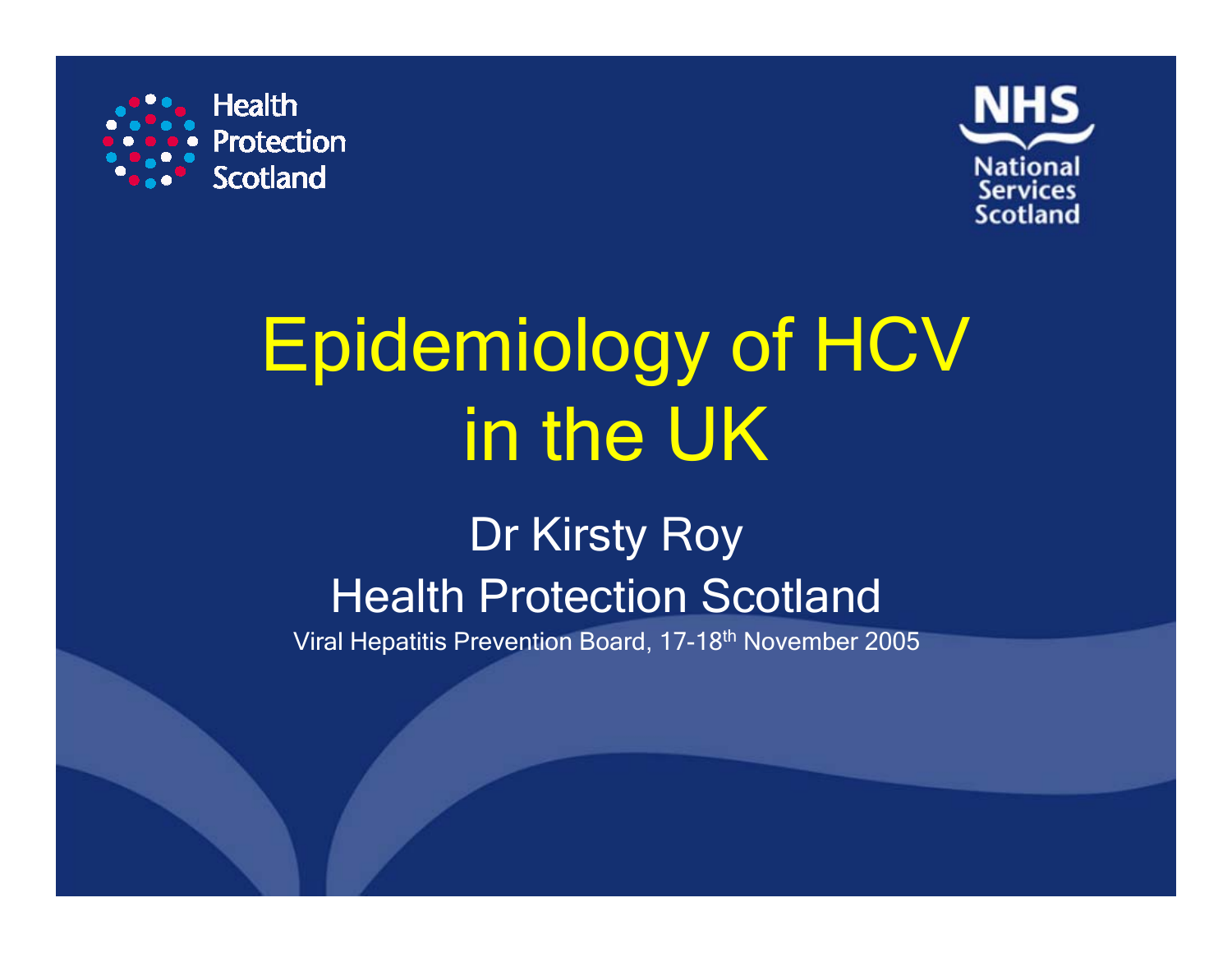### Epidemiology of HCV infection in the UK

- •Hepatitis C infection, the disease and how it is spread
- •Extent of hepatitis C infection in the UK
	- $\blacktriangleright$ prevalence among different population groups
	- $\blacktriangleright$ prevalence of diagnosed infection
	- $\blacktriangleright$ estimated burden of hepatitis C infection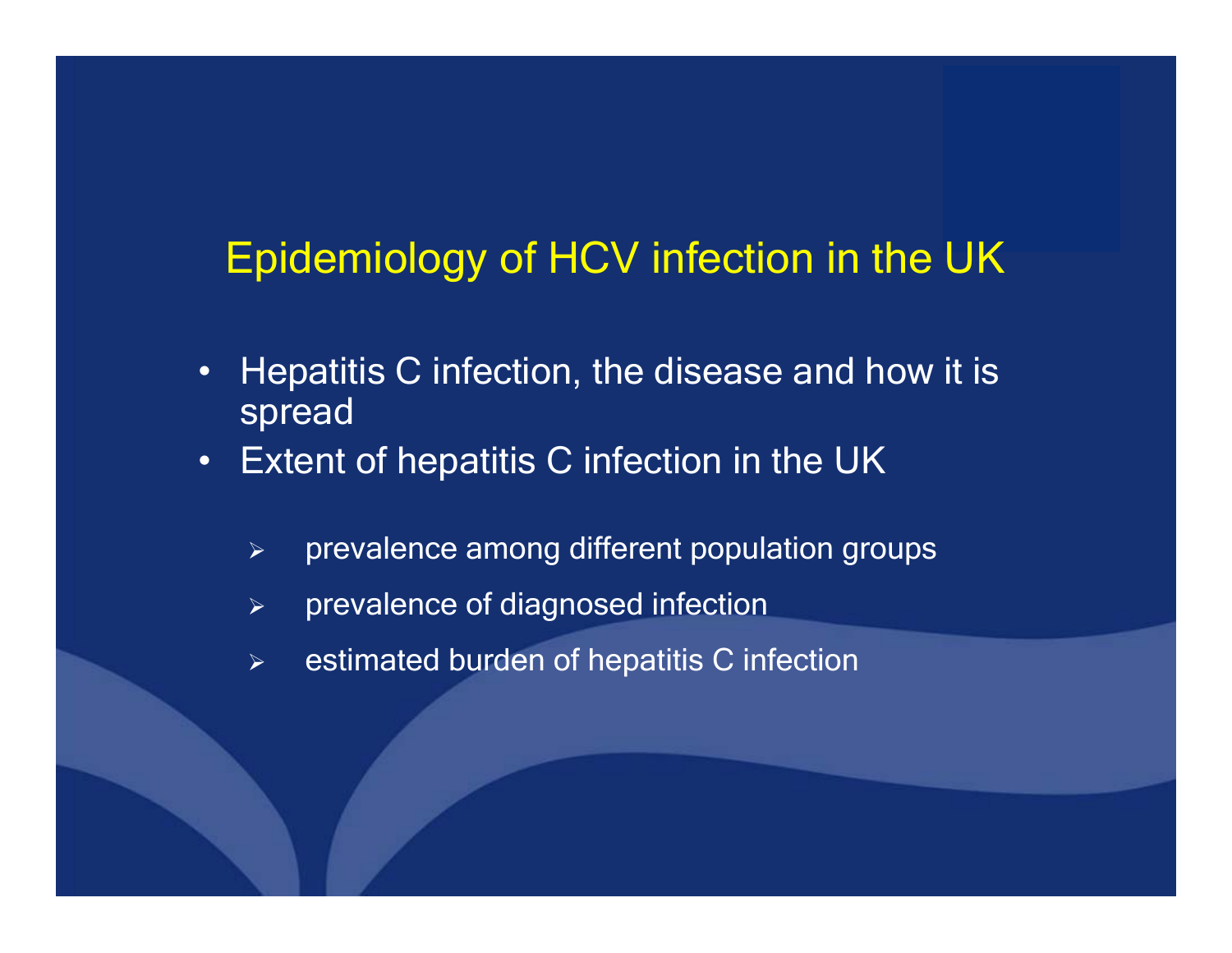# Hepatitis C virus

- Acute Infection 5% symptomatic disease
	- 60-85% develop c hronic infection
- •• Chronic Infection - 5-15% develop cirrhosis by 20 years
- $\bullet$  Factors affecting disease progression - Age at infection, gender, alcohol and HIV
- $\bullet$ • Treatment - Pegylated Interferon and Ribavirin
- $\bullet$ No Vaccine available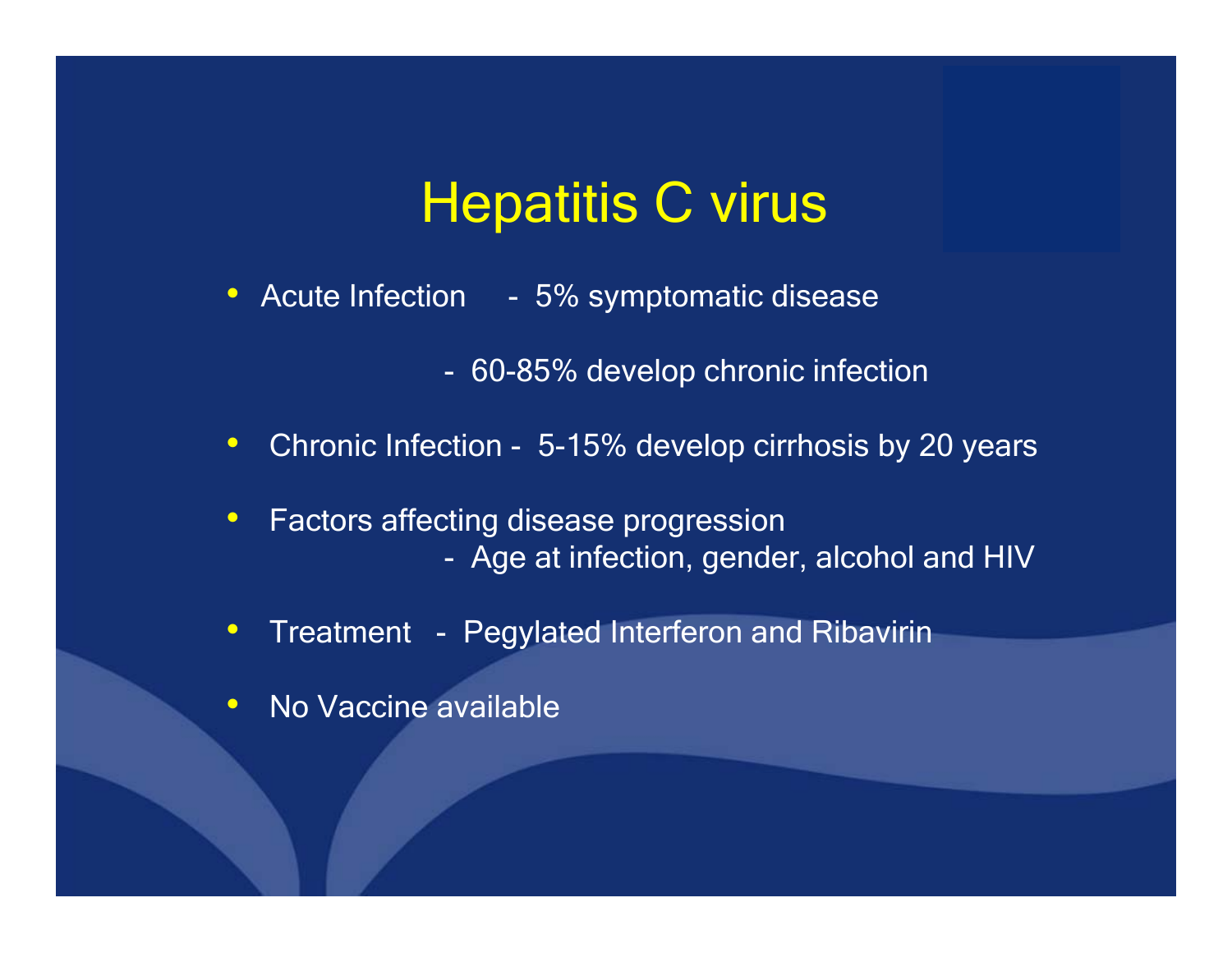# HCV transmission

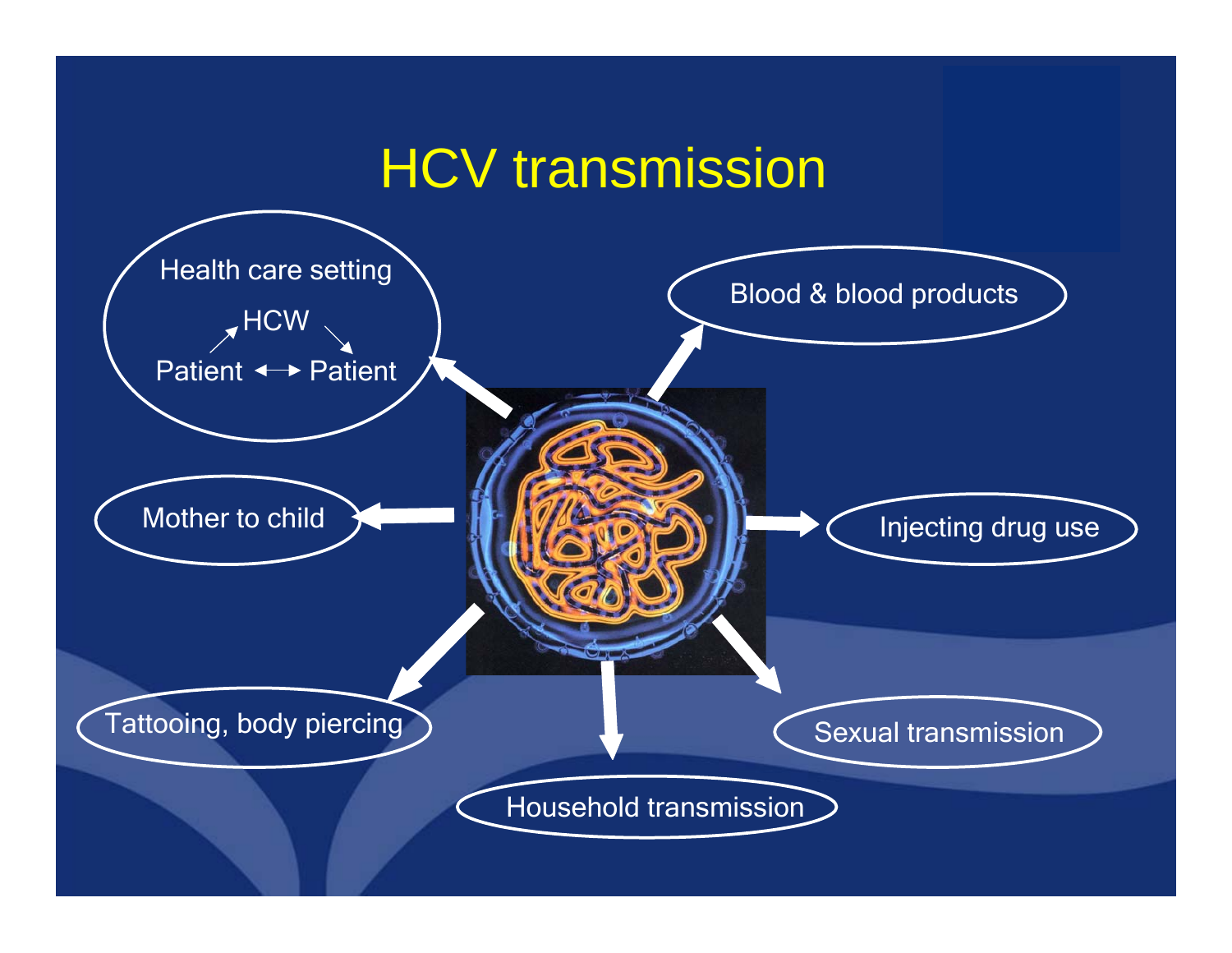### HCV prevalence in different populations

Health care workers

All staff: 0.2-0.3%

EPP staff: 0.2%

#### Pregnant women

Antenatal attenders: 0.3%

Childbearing women: 0.4%

#### GUM clinic attenders

Heterosexuals males: 0.4-1%Heterosexual females: 0.3-0.7%

MSM: 0.6-1.1%

#### HCV prevalence

#### Blood donors (2004)

New: 33.46 per 100,000 (0.03%) Repeat: 1.09 per 100,000 (0.001%)

#### Prisoners

Injector inmates: 58%

Non-injector inmates: 3.5%

IDUs(50-90%)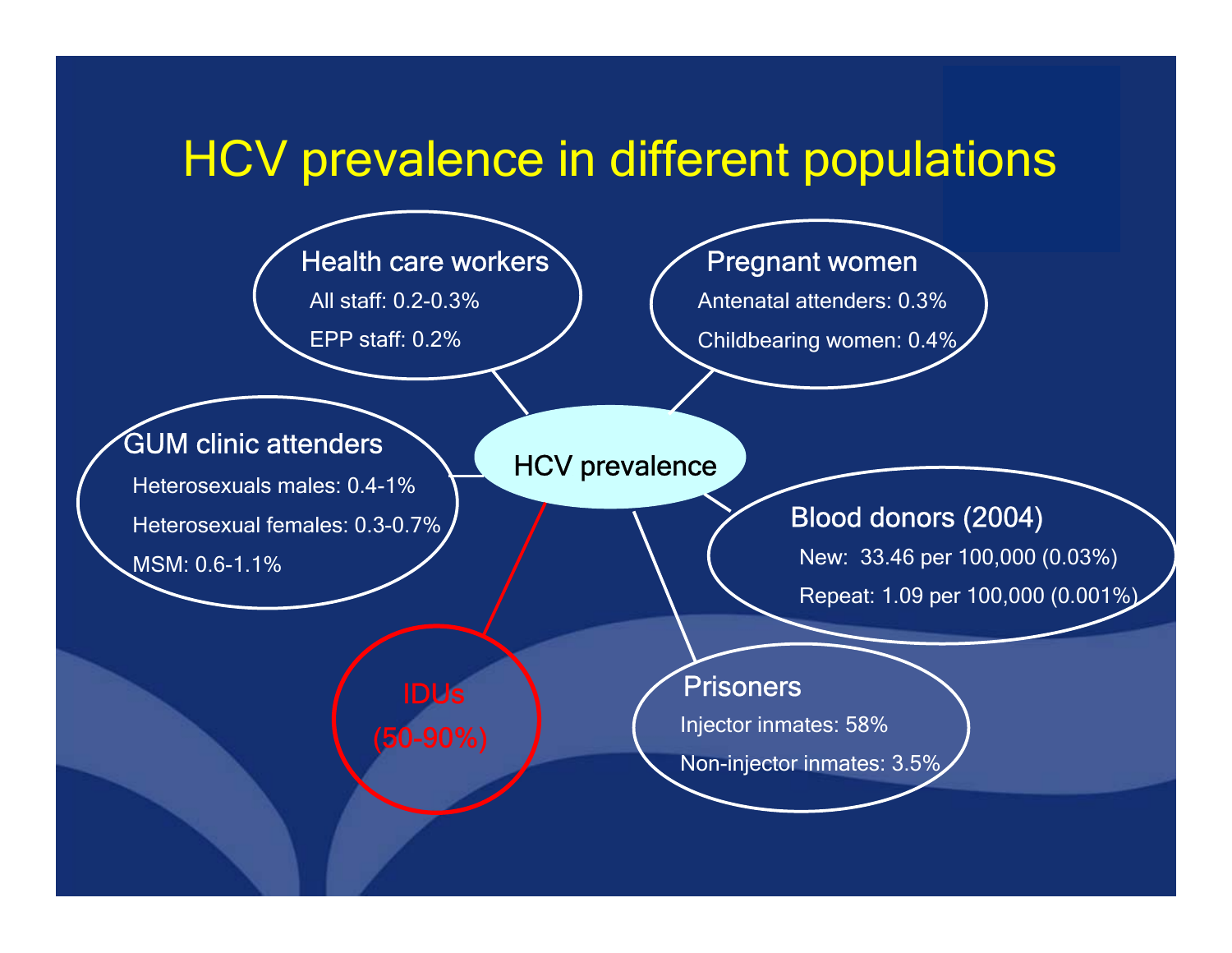### Geographical variation in the prevalence of HCV infection among IDUs in the UK



• England, Wales and N Ireland 18-59%

(UAPMP survey of injectors in contact with drug agencies, 2004)

• Scotland 23-62%

(Unlinked anonymous survey of injectors having voluntary confidential HIV test 1999/00)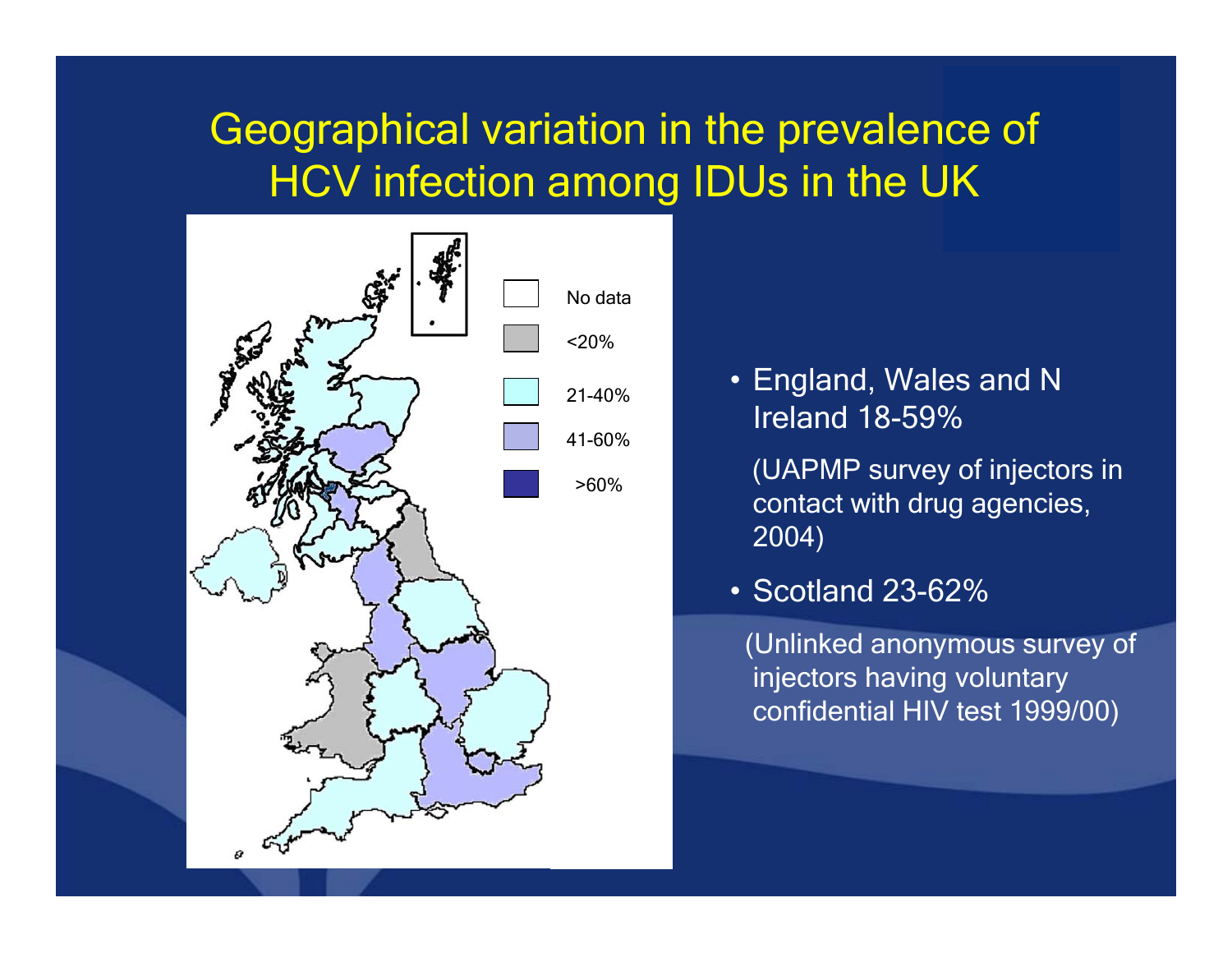## Trends in HCV infection among injecting drug users in the UK



IDUs aged <25 years; <sup>2</sup> IDUs who started injecting in the three years prior to participating in the UAPMP survey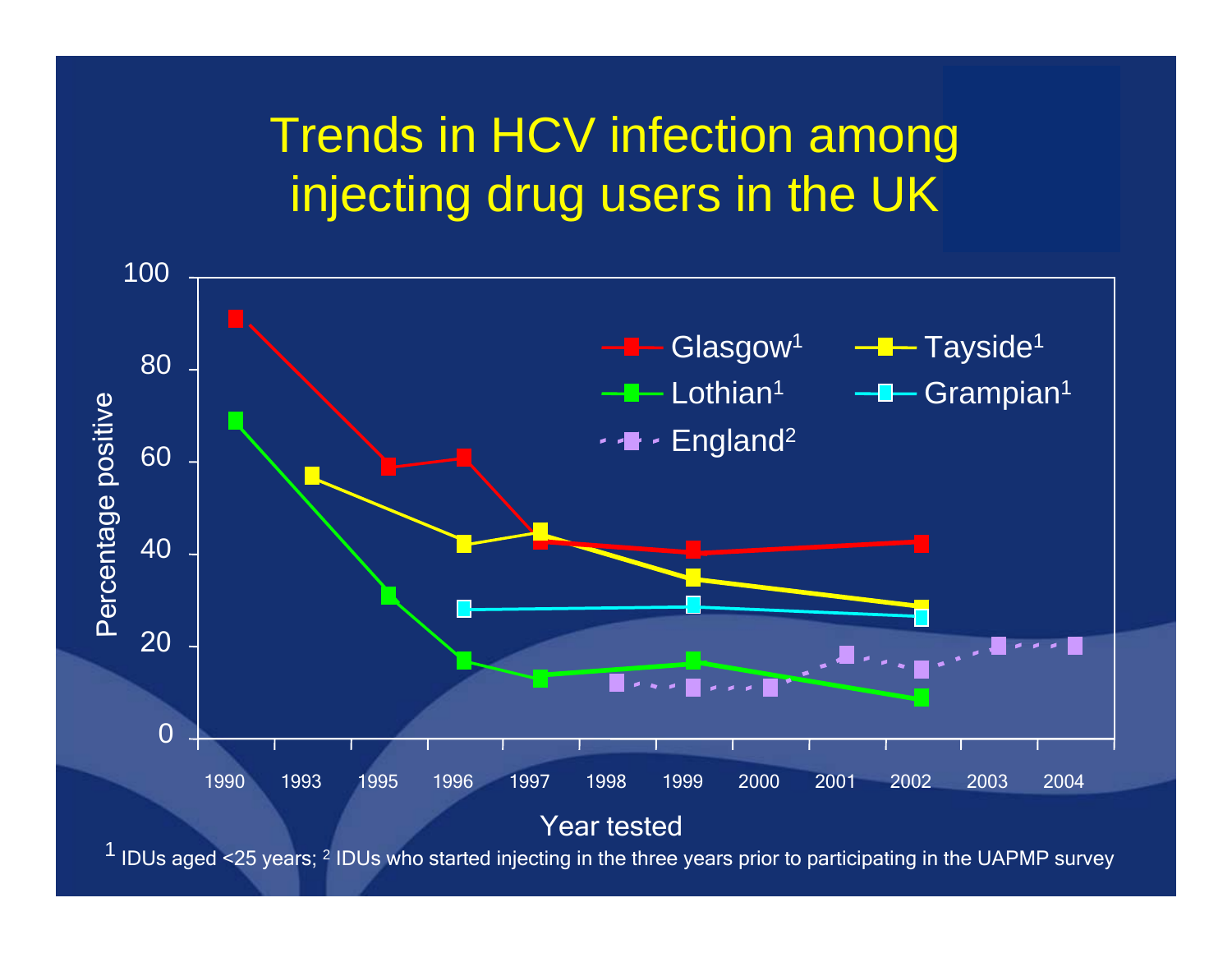### Persons reported to be HCV antibody positive in the UK (rate per 100,000 population)



- England and Wales
	- 83 per 100,000 ( 1 in 1200)

(Laboratory surveillance of hepatitis C to end 200 4)

• N Ireland

62 per 100,000 (1 in 1600)

(laborator y sur v eillance of hepatitis C to O ct 2005)

• Scotland

358 per 10,0,000 (1 in 280) (Surveillance of known hepatitis C antibody cases<br>to end 2003)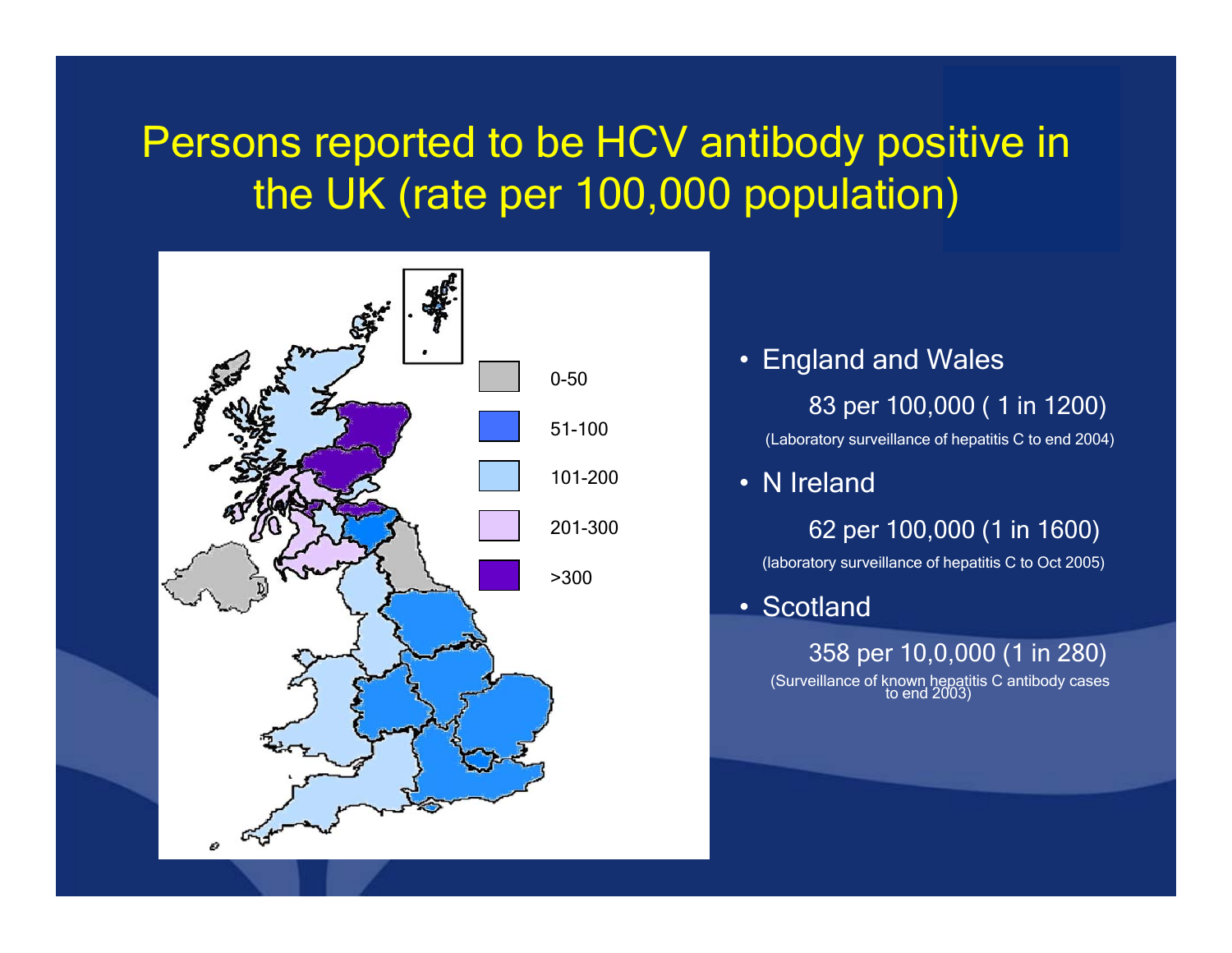### Persons reported to be antibody positive by gender, age group and risk factor

|                                  | <b>Scotland</b> | N.Ireland         | Eng & Wales   |
|----------------------------------|-----------------|-------------------|---------------|
| Diagnosed <sup>1</sup>           | 18 109          | 1055              | 49819         |
|                                  | (to end 2003)   | (to end Oct 2005) | (to end 2004) |
| (% dead)                         | 12%             |                   |               |
| <b>Male</b>                      | 67%             | 63%               | 68%           |
| Aged 24-44                       | 66%             | 52%               | 64%           |
| Known risk                       | $(n=12 166)$    | $(n=291)$         | $(n=14 221)$  |
| Injected drugs<br>$\bullet$      | 90%             | 44%               | 88%           |
| <b>Blood factor</b><br>$\bullet$ | 3%              | 52%               | 2%            |
| Other <sup>2</sup><br>$\bullet$  | 7%              | 4%                | 10%           |
| <b>Unknown risk</b>              | $(n=5943)$      | $(n=764)$         | $(n=35 598)$  |
| <b>Male</b><br>$\bullet$         | 65%             | 59%               | 66&           |
| Aged 25-44<br>$\bullet$          | 61%             | 65%               | 61%           |
|                                  |                 |                   |               |

1 HC V antibody positive; 2Other includes sexual contact, tattoo/body piercing, needlestick, bite, blood spillage, blood transfusion, or perinatal risk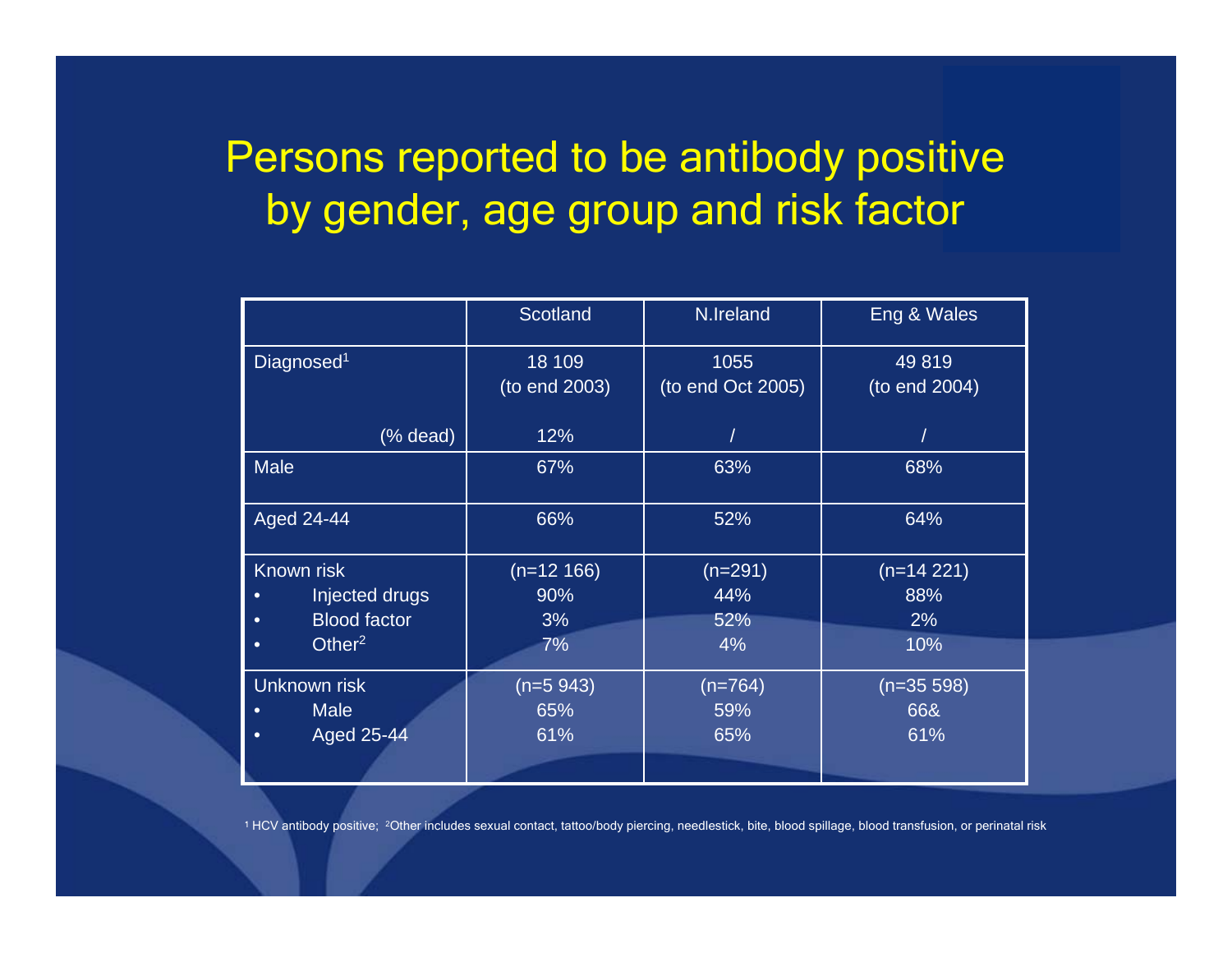# Burden of hepatitis C virus infection in UK

|                                          | Scotland     | England      |
|------------------------------------------|--------------|--------------|
| <b>Estimated HCV</b><br>infected persons | 50 000       | 300 000      |
| % total population                       | $1\%$        | 0.5%         |
| Diagnosed (%)                            | 18 109 (36%) | 49 819 (17%) |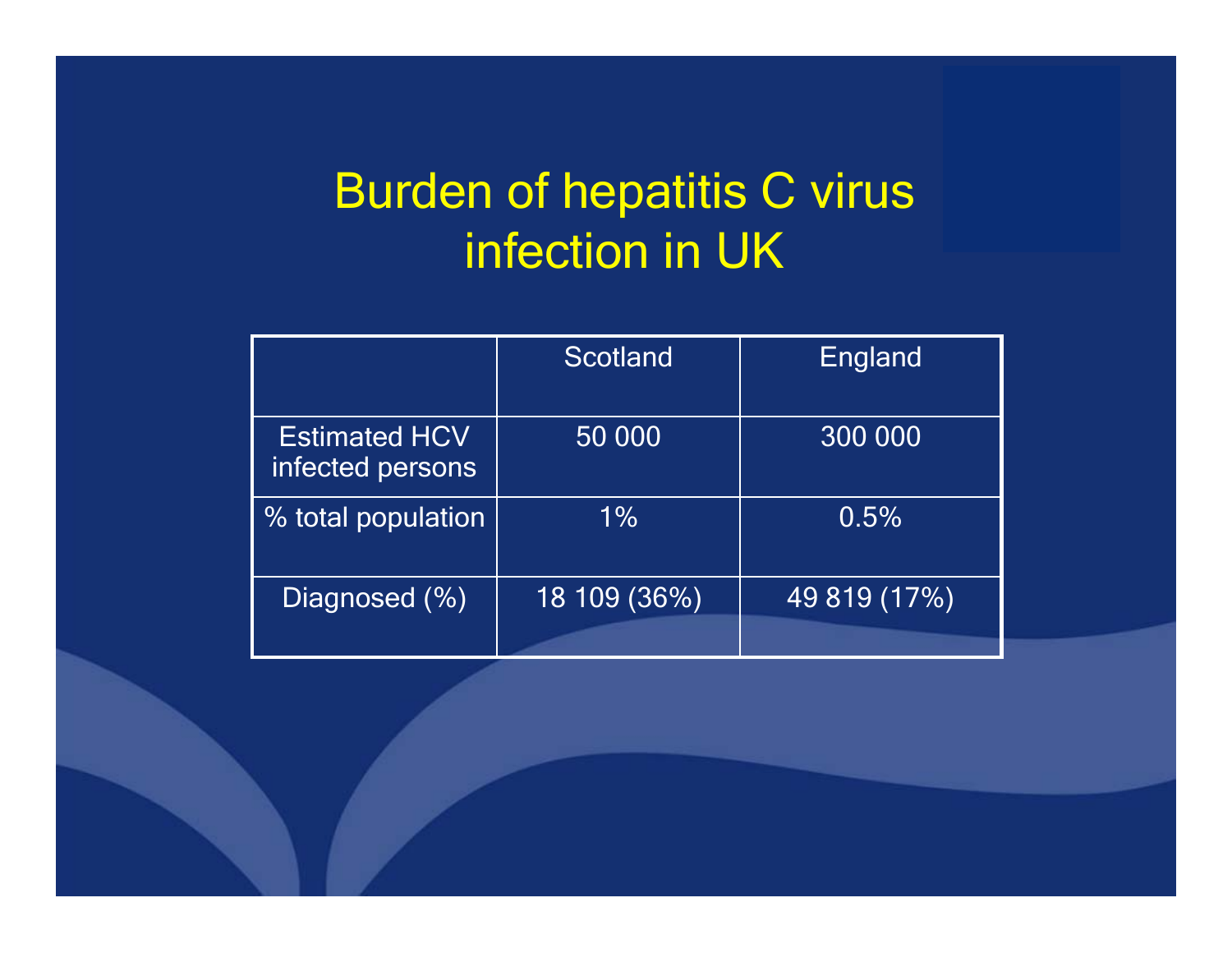### Scotland's epidemiological landscape